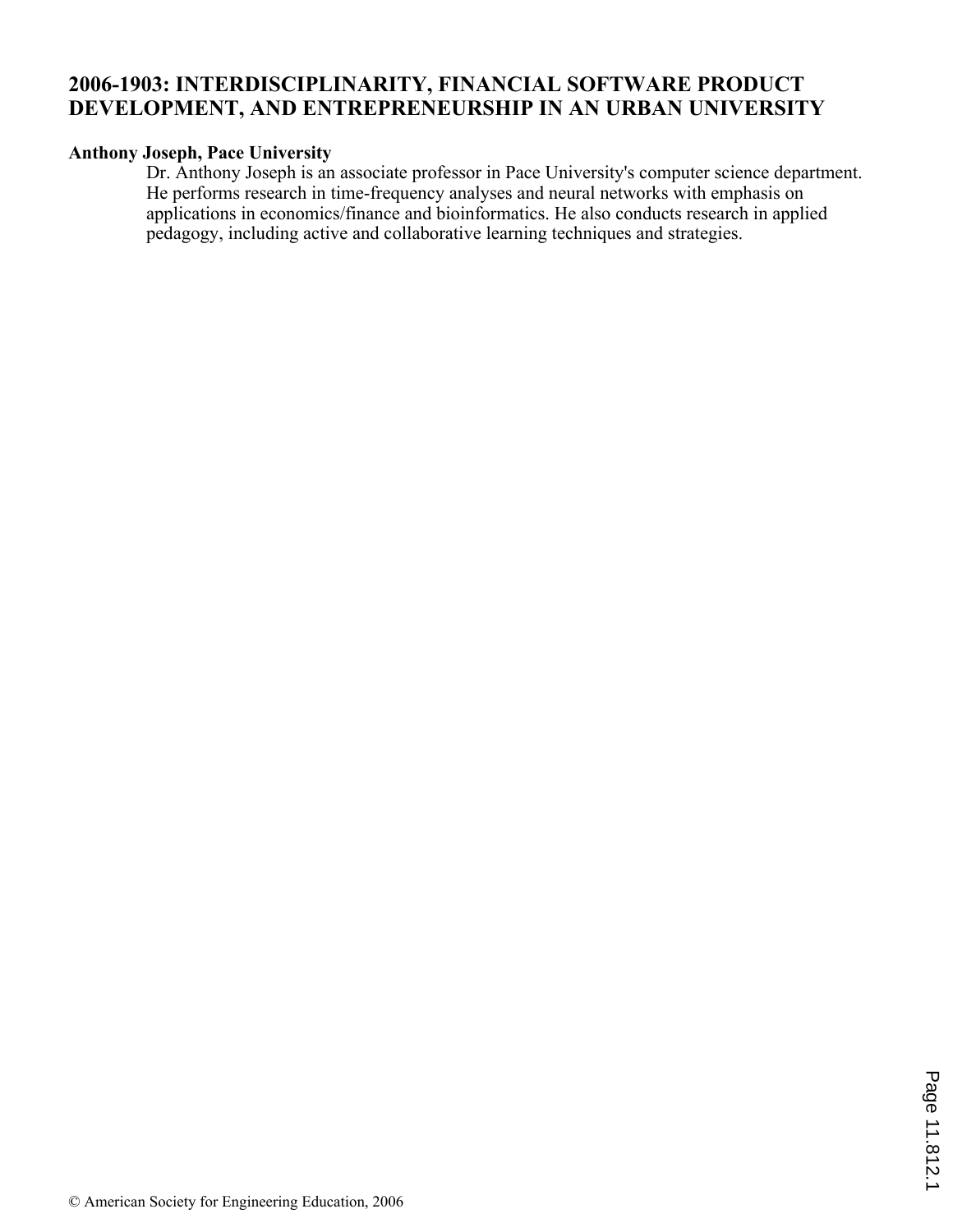# Interdisciplinarity, Financial Software Product Development, and Entrepreneurship in an Urban University†

### Abstract

Because interdisciplinary learning can be challenging to students, it is important for teachers to maintain high expectations of students, promote student centeredness, and develop students into self-aware learners if students are to comfortably think across disciplinary boundaries. The recent surge in demand for college graduates with an entrepreneurial mindset is motivated, in part, by the changing nature of the global economy and competitive nature of today's businesses. A dominant raw material in the global economy is innovation. This makes the teaching of creativity, innovation, and entrepreneurship in computing and engineering sciences programs very important. Additionally, the dynamism in finance created by its challenging problems and the availability of sophisticated algorithms and cheap computing power has attracted professionals from computer science, engineering, physics, and mathematics resulting in the growth of many vibrant interdisciplinary fields involving finance. In spring 2005, we developed an entrepreneurial financial computing course with the objective that individual student teams would design and develop a commercially viable financial software product to satisfy a market need. Five purposefully and two adhocly designed E-teams were formed with students majoring in computer science, finance, mathematics, and management science. Each E-team worked on a different project. The course was supported by a finance and a computer science professor who team taught the course and nine mentors/advisors who assisted the E-teams in identifying financial problems in need of improved solutions, formulating problems to enable efficient software solution, identifying markets for their completed software product, determining the level of software product user friendliness, and counseling and advising E-team members in the development of a successful business plan. On the basis of the midterm exam and the project, the evaluation of the course showed that each of the five purposefully designed E-teams completed their financial software product by the end of the semester. Two showed promise of being commercially viable with slight improvements. This was determined by percentage error tests and the two professors' joint assessment of the E-teams' software products. We considered the course a qualified success. However, issues such as differential experience in teamwork along disciplinary lines, and the need for more business communication skills will need to be more fully addressed in future course offerings.

### Background

 $\overline{\phantom{a}}$ 

Multidisciplinary and interdisciplinary concepts of teaching and learning have appeared in research literature since the early part of the  $20<sup>th</sup>$  century<sup>10</sup>. Many college students have become accustomed to taking a minor with their major or taking a double major. More recently, students have been increasing the number of majors and/or minors they take. Many employers are questioning students' wisdom in their multidisciplinary choices. They believe that there is a limit to the number of disciplines a student can concurrently study without loosing the depth of

<sup>†</sup> A grant from the Lemelson Foundation/National Collegiate Inventors and Innovators (NCIIA) E-team grant for course and program development (application no. 1653-03) funded this course.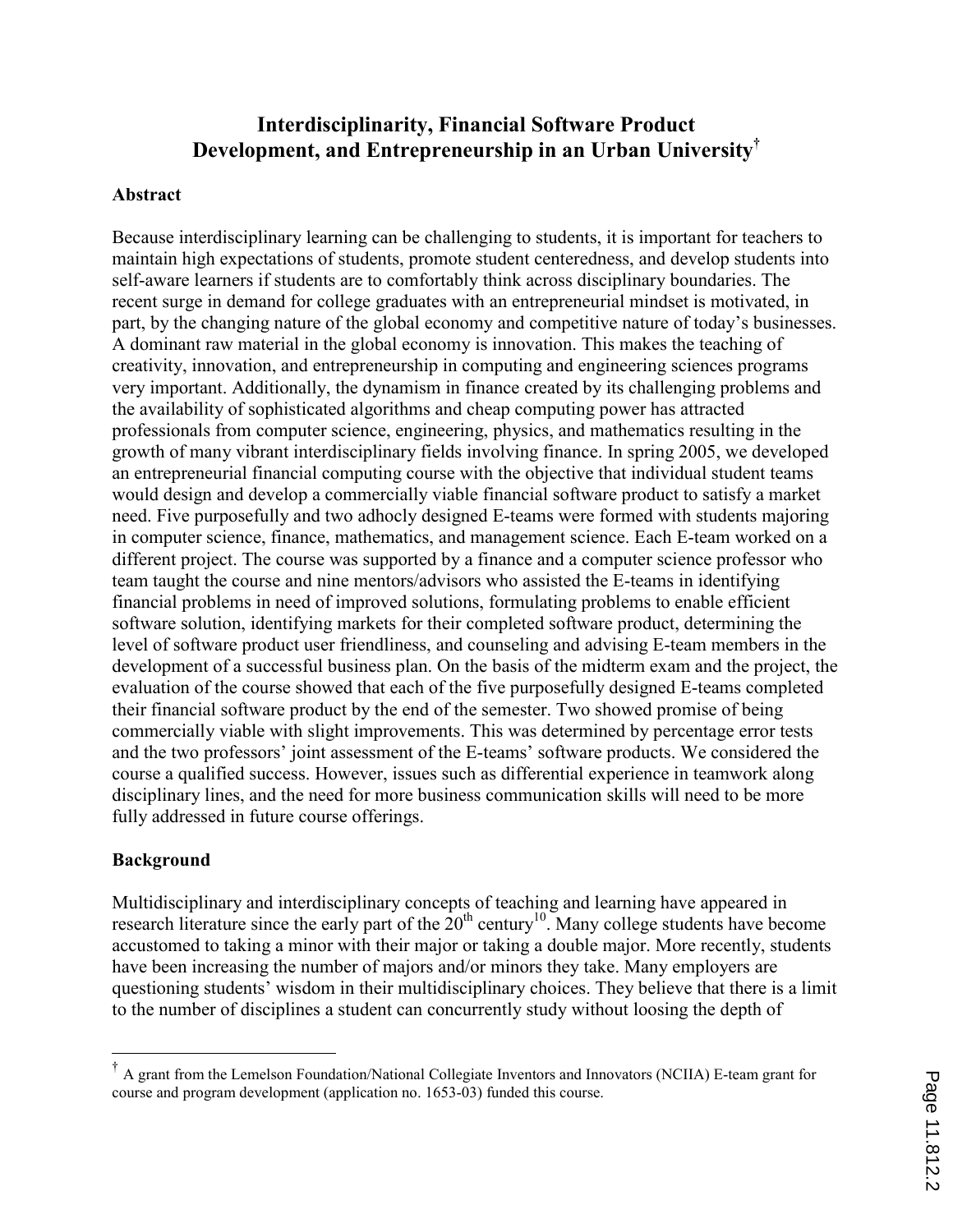foundational knowledge necessary to function adequately in a disciplinary or interdisciplinary workplace environment. This may be partly caused by the lack of an attempt by both teachers and students to connect disciplines that are simultaneously studied<sup>4</sup>. A solution to this multidisciplinary learning problem is carefully crafted interdisciplinary learning that satisfies the need of the student, industry, and society<sup>1</sup>. Interdisciplinary learning is a vehicle that can enable students to become intentional learners<sup>8,9,10</sup> who are able to transfer their learning across multiple contexts and domains including disciplinary domains<sup>5</sup>. Interdisciplinary learning can sometimes be more challenging to students because of the multiplicity of different concepts coming from philosophically and culturally different disciplines, acculturation in single discipline thinking, and the inability to synthesize at disciplinary boundaries and across disciplines<sup>4</sup>. This suggests that if these courses are to be successful teachers of interdisciplinary courses should maintain high expectations of their students; promote student centered learning through collaboration, inquiry, discovery, frequent feedback, and facilitation<sup>2,3,6,7,13</sup>; and students should become partners and metacognitive active participants in the learning process<sup>14</sup>. Moreover, teachers should employ learning styles, monitoring and supporting collaborative learning, research, diversity and cultural sensitivity in their teaching techniques, and develop students' written and oral communication skills. Courses that include monitoring and supporting students' academic activities help to improve their performance and achieve higher retention rates<sup>6</sup>.

Entrepreneurial education is a growing trend that is strongly supported by private foundations such as the Lemelson Foundation and the Kauffman Foundation. Within the last 20 years, the number of colleges and universities offering training in entrepreneurship grew from a few to over 1500. Entrepreneurship education comes in a myriad of forms ranging from simply one entrepreneurship course to many including interdisciplinary courses. Some interdisciplinary variations include entrepreneurial finance, entrepreneurial engineering, and entrepreneurship and technology-based new ventures. One of the reasons for the increasing rise in entrepreneurship education is student demand. This education provides students with an entrepreneurial mindset that enables them to manage a career and/or a business. It provides students with the tools needed to pursue opportunities in a changing economy without regard for the current controls on available resources. In addition, it empowers and enables students to not be daunted by failure but to grow from its lessons and use it to achieve success.

The global information-driven economy has put pressure on the engineering, physical sciences, and computing disciplines in terms of employment opportunities for new graduates. Polcznski and Jaskolski<sup>15</sup> made the case for entrepreneurial engineering education at Marquette University's College of Engineering; they saw such a program as "providing some useful insights into the changing nature of engineering and engineering education." Their case is equally applicable to the computing and information sciences:

Many businesses are striving to grow sales and profits while simultaneously reducing tangible assets, including high-cost, high-maintenance engineering staffs. Coupled with the continuing development of strong and highly accessible technical capabilities in so-called low cost countries (LCCs) … increasing automation of common traditional engineering tasks, this situation significantly impacts the engineering profession as currently performed in non-LCCs … Globalization has given rise to design-produce-service engines with electronically linked elements located across the globe. These virtual entities provide the capacity to produce a wide range of products and services at high quality levels and low costs, but rely heavily on a high volume and steady flow of innovative new concepts to feed the front end of these engines ... innovation in product and service offerings becomes a key differentiator and critical success factor.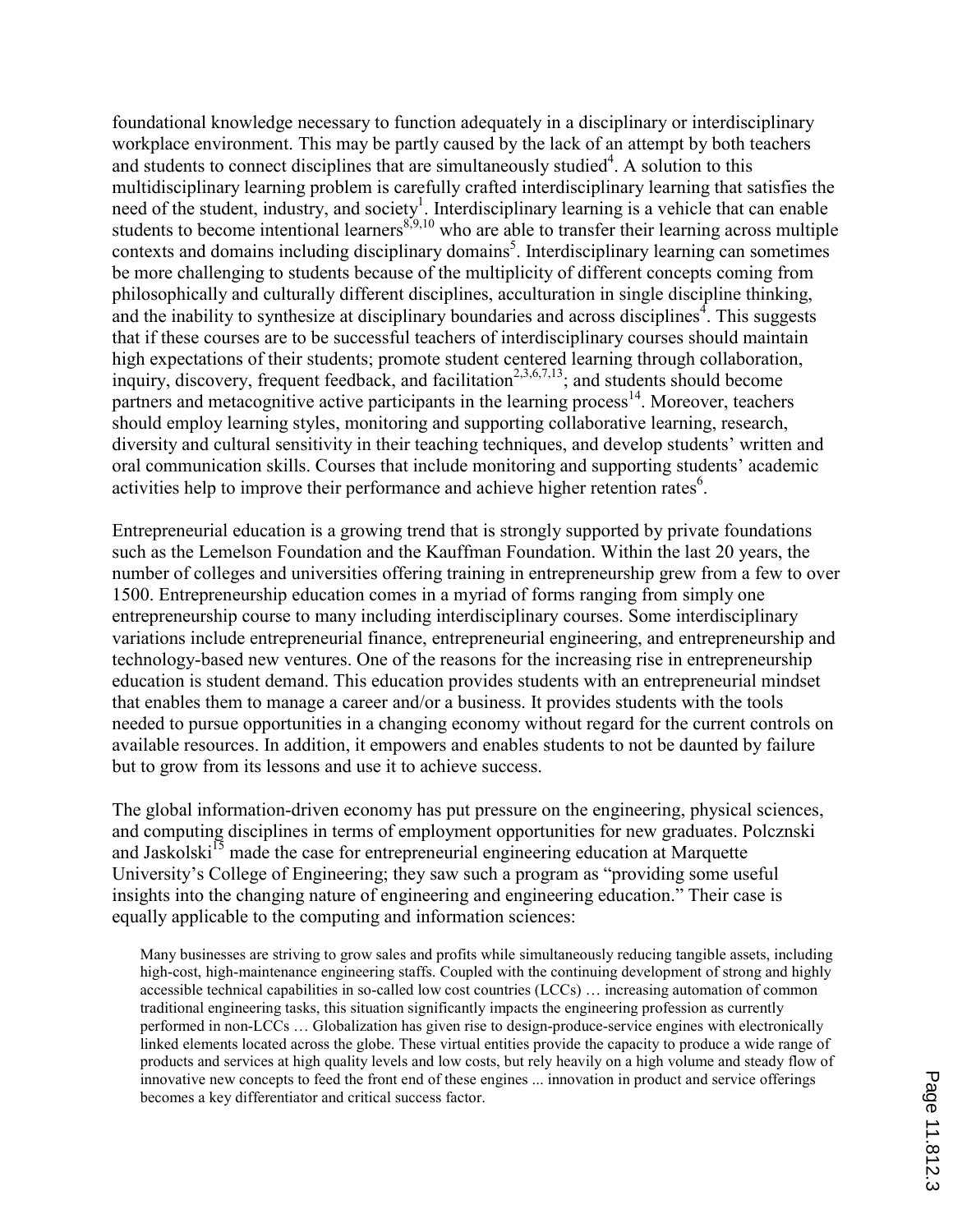Since innovation is becoming the most important raw material in the current global economy - the fuel for the "design-produce-service engine" -- it is very important that creativity, innovation, and entrepreneurship training be integrated into computing and engineering sciences programs.

Finance is perhaps the fastest growing area in business. Its institutions sustain metropolitan areas such as New York City. Finance is the art and science of managing money. It is a dynamic field that includes corporate finance, financial services, insurance, and real estate. There are chief executive officers that believe that formal education in finance is an enabler for new graduates to find their first job and for advancement within a corporation. The dynamic nature of finance and the challenging problems inherent within it have attracted many including computer scientists, engineers, physicists, and mathematicians. The attraction of these professionals to modern finance has resulted in the growth of many vibrant interdisciplinary fields that involve finance. Some of these fields include financial computing, financial engineering, econophysics, computational finance, and mathematical finance.

### Course Overview

In spring 2005, we offered a National Collegiate Inventors and Innovators Alliance (NCIIA) funded course: Entrepreneurial Financial Computing. The course consisted of five purposefully and two adhocly designed diverse interdisciplinary E-teams formed from 28 students including five females and two auditing students. Five of the E-teams consisted of four students, one Eteam had three students, and one E-team was comprised of five students. Each E-team consisted of students who shared the same dominant learning styles. The students majored in four disciplines: computer science, finance, mathematics, and management science. Many had minors. The course had an entrepreneurial component that was experiential. Entrepreneurs and corporate executives who served in the role of mentors/advisors facilitated this component of the course. Some of the E-teams worked on projects belonging to the mentors/advisors. An E-team was viewed as an entrepreneurial small company or consulting firm depending on the source of its project. Three E-teams were viewed as entrepreneurial consulting firms. Each E-team was allowed to decide on realistic roles for its members. Four of the seven E-teams decided on member roles from the list of chief executive officer (CEO), chief financial officer (CFO), chief operating officer (COO), president, and treasurer.

The course objective was for each E-team to design and develop a commercially viable financial software product that would satisfy a need in the market. The course's academic foci were the application of financial models including the capital asset pricing model and Black-Scholes option pricing formulas; computing methodologies including programming in such languages as visual Basic for applications (VBA), Java, Perl, and Matlab; data retrieval and its manipulation from such websites as Yahoo and Bloomberg; and experiential entrepreneurship with emphasis on small business creation, operation, and management along with niche marketing and creation of successful business plans. The E-teams researched the market for potential consumer-driven financial problems for projects and worked with mentors/advisors and the professors to identify possible products that would solve the financial problems. Four of the projects were selected from a list generated by the finance professor. Each E-team chose a project by unanimous decision of its members. The computer science professor advised the E-teams to work closely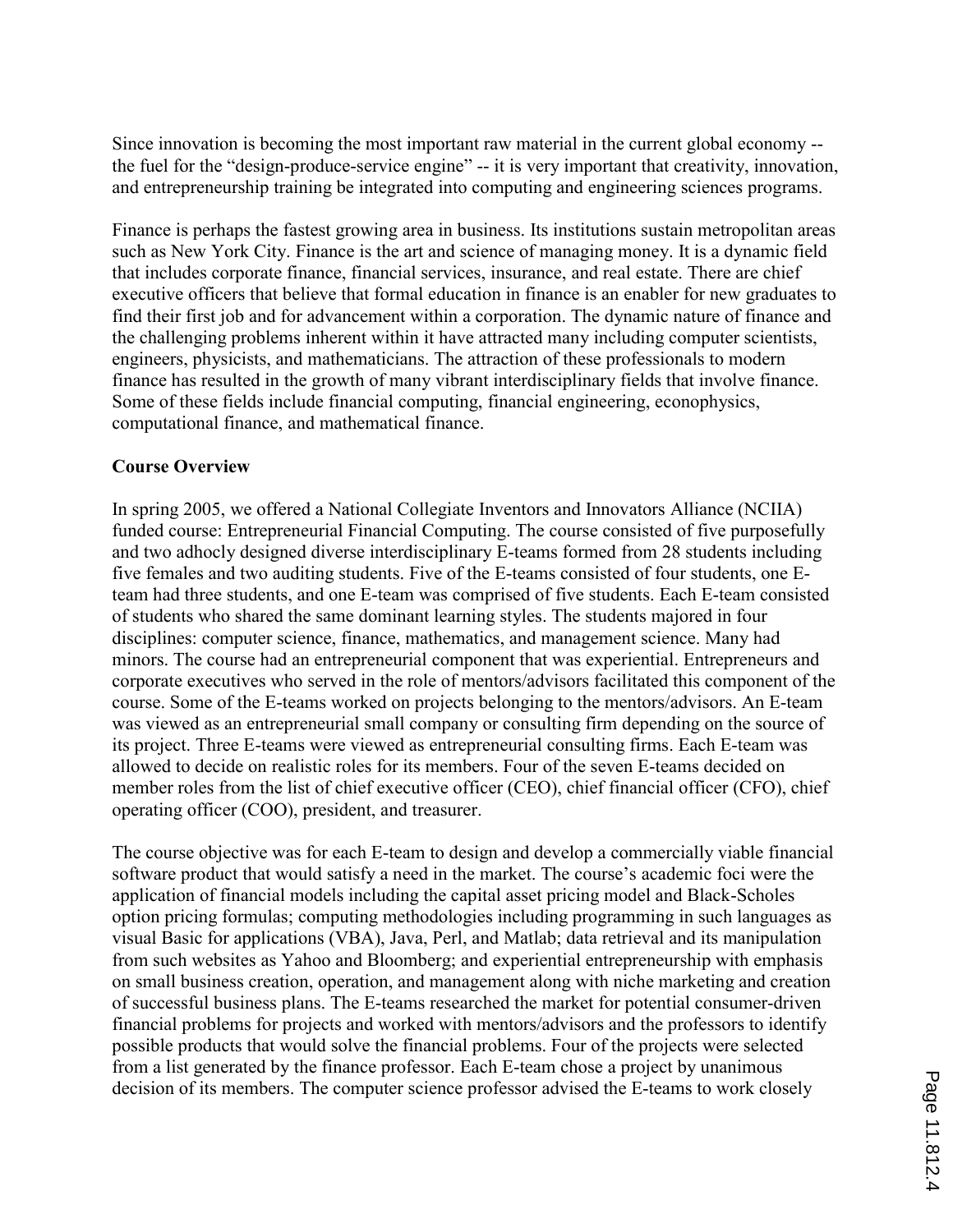with their assigned mentors/advisors in the process of innovating and creating their products. He encouraged and frequently reminded the E-team members to regularly collaborate and share resources with each other. In fact, the E-teams were provided with the resources to facilitate discovery learning in the development of good problem solving skills, innovative thinking, experiential entrepreneurial skills, and team building skills. The out-of-class work on the financial software product development was facilitated by at least one E-team member having a laptop computer. All E-team members had easy access to desktop computers.

The five purposefully designed E-teams completed their financial software product by the end of the semester. Two showed promise of being commercially viable with slight improvements. The evaluation of the course included the two professors' ratings of the E-teams' products, feedback from mentors/advisors, oral and written exams, and interviews as well as student journals, surveys, and questionnaires. The course was considered to be successful from the point-of-view of the project and midterm exam as evidenced by a percentage error test. However, it had some problems. These included course duration, minimal cross-disciplinary knowledge, difficulty in knowledge transfer, differential course expectations along disciplinary lines, and a need for more business communication skills.

### Course Design

The course, Entrepreneurial Financial Computing, was offered in the spring 2005 semester. It was a 3-credit course in the Department of Finance and a 4-credit course in the Department of Computer Science. Two professors team taught the course: one from finance and the other from computer science. They used a combination of teaching techniques including lecture-discussion, collaborative learning, inquiry, problem-based learning, and discovery learning. All students in the course met in the same classroom to receive the same finance, teamwork, entrepreneurship, and project management instruction once per week. Moreover, computer science students received introductory instruction in finance and project management in their additional class hour. The teaching was supported by nine mentors/advisors from computer-related and finance industries that facilitated the entrepreneurial component of the course. These mentors/advisors sometimes served as guest lecturers. The 28 students (twenty-six were registered) in the course were grouped into seven E-teams labeled E-team #'s 1-7. Five of the E-teams (E-team #'s 1-5) were deliberately designed by the professors within the first two weeks of the semester using student information obtained from a professor designed questionnaire and a multiple intelligences inventory. These E-teams' formation parameters were learning style, ethnicity, gender, major/minor, course prerequisites, business and computer-related work experience, time expected to devote to course study, students' preferences for team membership and project assignment, total number of students in the class, number of students per E-team, and employment status. Learning style, which was characterized as multiple intelligences, was held relatively constant while E-team parameters such as major/minor, gender, and ethnicity were intentionally varied and the few known student preferences for E-team membership were honored. These E-teams were designed to maximize students' collaboration and achievement. Two E-teams (E-team #'s 6 and 7) were adhocly formed from late registrants and students who were previously undecided about E-team participation.

### Design Objectives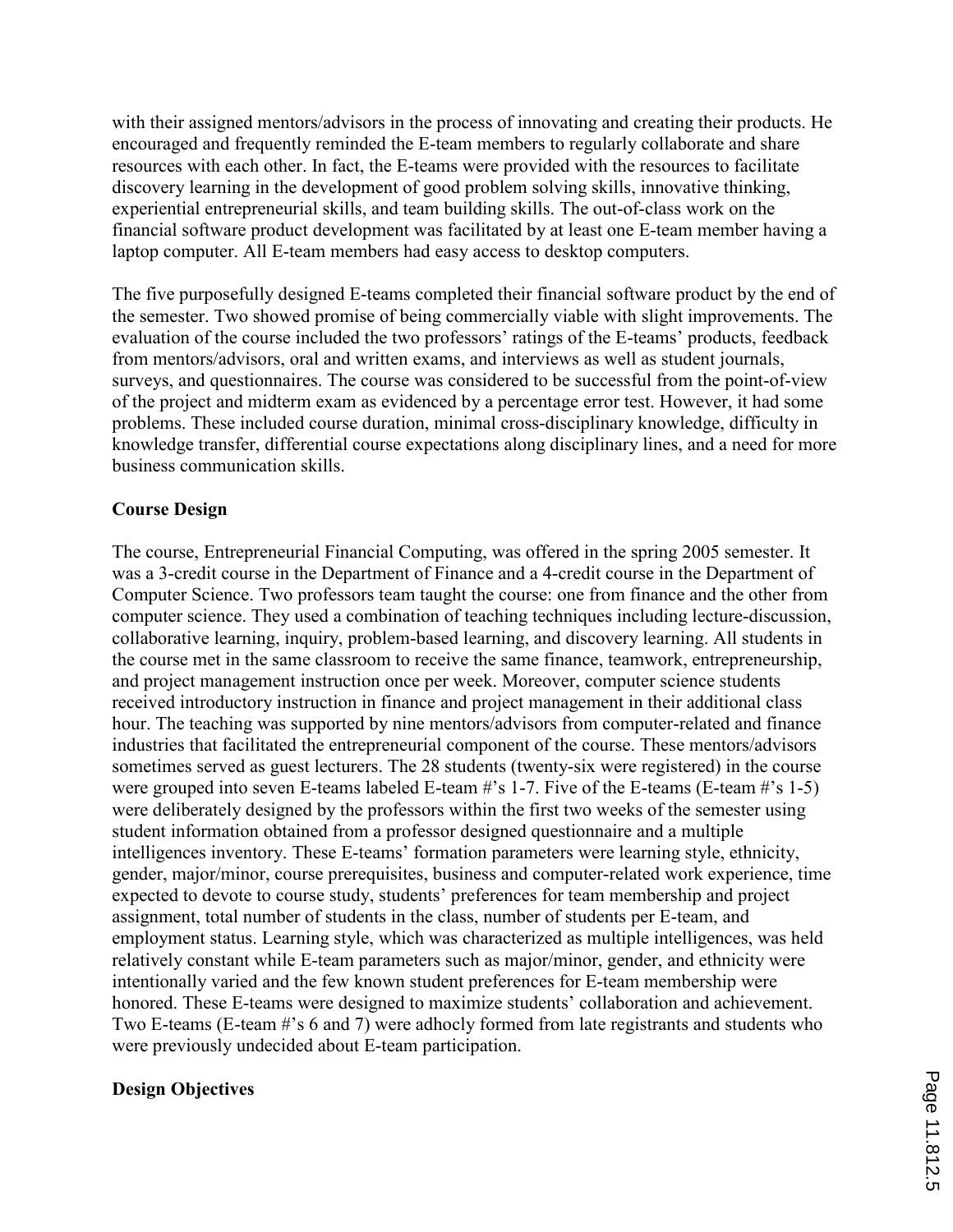To achieve the course objective and to facilitate the course's entrepreneurial component with efficient use of mentors, each E-team was viewed as a project-oriented small entrepreneurial company that builds financial software products for a market niche. The seven projects for software product creation were the following: Capital Budgeting, Exchange Rates, Allocation of Portfolio of Securities Based on Target Return, Derivatives Calculation and Shell, Inventory Management System and Merchandizing, Portfolio Management, and Capital Asset Pricing Model Applied to Renewable Energy Needs. Each E-team was advised to name itself, decide upon its leadership structure, and to consciously plan for effective E-team functioning. Each Eteam was further advised to identify and record individual team members' strengths, determine three specific activities the E-team would perform to achieve a potentially high quality marketable financial software product, and to document the operational goals and procedures of the team. In addition, E-team members were to evaluate each other's performance.

### Mentor Roles

Three of the E-teams (E-team #'s 1, 5, and 7) were entrepreneurial consulting companies. These E-teams had mentors/advisors that were the source of their projects. In addition, two of these Eteams (E-team #'s 5 and 7) had projects that resulted from their research and were consistent with their visions and desires. Overall, there were nine mentors/advisors that assisted the Eteams in identifying financial problems in need of improved solutions, formulating problems to enable efficient software solution, identifying markets for their completed software product, determining the level of software product user friendliness, and counseling and advising E-team members in the development of a successful business plan. Two E-teams (E-team #'s 1 and 5) had two mentors and the remainder had one each. The meeting arrangements between E-teams and mentors/advisors were generally flexible. Most mentors/advisors made themselves available to meet their respective E-team on campus if the E-team could not come to their work/job site. All of the mentors/advisors invited their E-teams to visit their work/job site and to call or email them with questions about the projects. The computer science professor closely monitored the Eteam – mentor/advisor meetings and arranged some of the meetings between E-teams and mentors/advisors. The mentors/advisors worked closely with both professors. They provided the professors with frequent feedback on the E-teams' progress, performance, and attendance at scheduled meetings.

### Grading Policies and Statistical Tools

The grading policy for finance students was different from that of computer science students. Finance students midterm and final exam scores summed to 70% of the total course grade with the sum of their project and midterm exam scores being 65% of the course grade. The computer science students' project score was 55% of the total course grade. They had a 15% midterm exam with no final exam. The project score consisted of the grade students received for the software product, product documentation, technical report, and presentation. Therefore, for the finance and computer science students the midterm exam and the project were viewed differently -- along disciplinary lines. The computer science students were also graded on teamwork performance for an additional 10% of their course grade.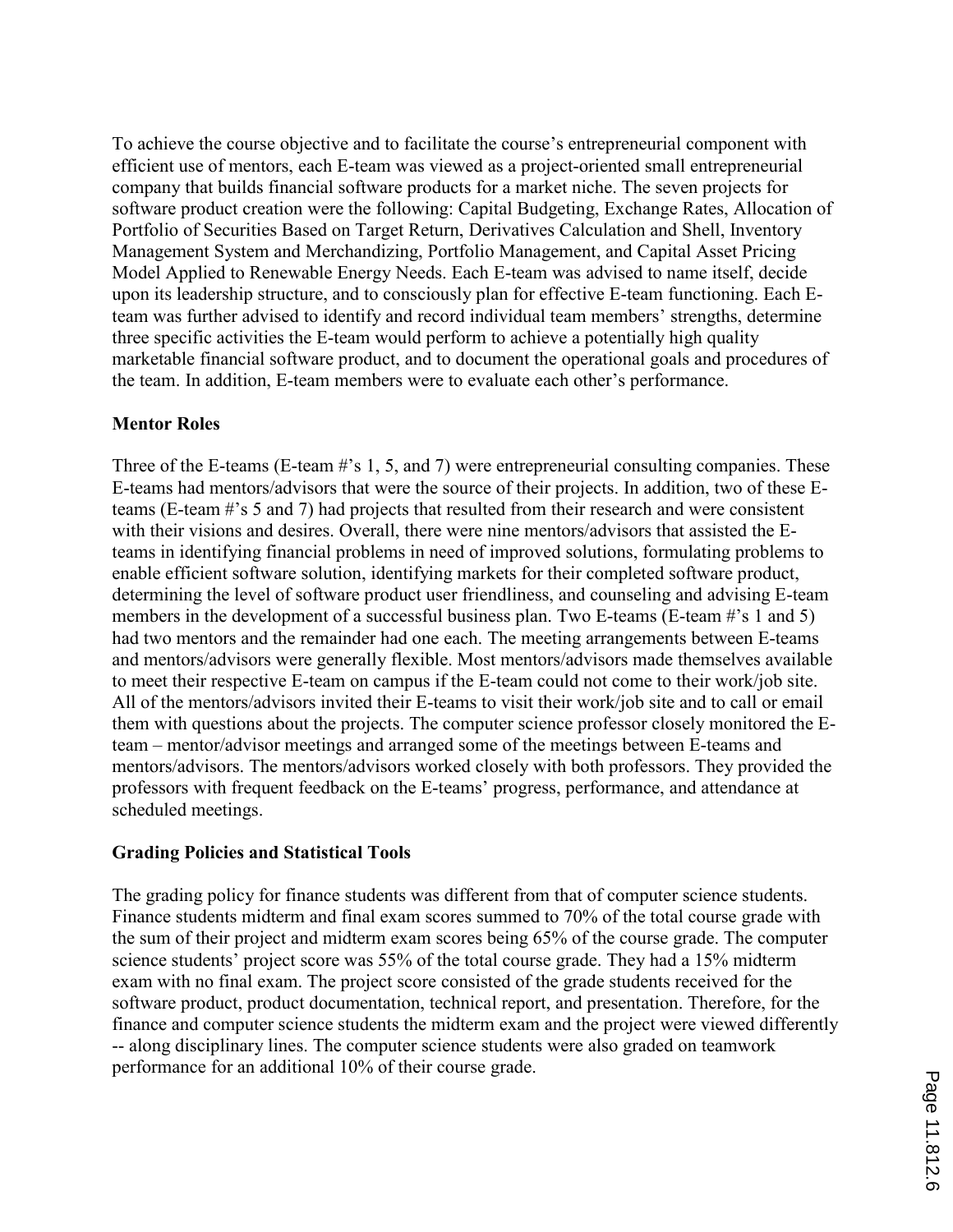The unit of analysis for this study was the E-team. The midterm exam and project grade averages for each E-team were computed. The standard deviations and the percentage errors were evaluated across the E-teams. The percentage error formula used was the following:

$$
percentage error = \left(\frac{(experimental value) \cdot (true value)}{true value}\right) \times 100\%,
$$

where true value was defined as the average of the E-teams' midterm exam averages multiplied by the average of the E-teams' project averages divided by the average of the midterm exam averages plus the average of the project averages. The experimental value was each E-team's midterm exam or project average. From the class perspective, the inter-team performance for an E-team was deemed acceptable if its percentage error value met the following criteria:

- 1. Not less than -10%
- 2. Be within 15 points of each of the other E-teams' percentage error value
- 3. Be within ±10 points of the E-teams' average percentage error value.

### Demographics and Characteristics

The 26 registered students in the course had the following distribution of majors: 14 finance, 8 computer science, 1 computer science and business, 1 finance and management, 1 management science, and 1 mathematics. Their minors were two in business, five in economics, one in economics and mathematics, one in finance, two in information systems, three in mathematics, one in mathematics and psychology, and one in management science. Six students registered late: two of whom majored in computer science with minors in information systems. Four majored in finance: two had minors in economics. One of the computer science students registered two weeks late while the other registered four weeks late but started class attendance in the seventh week. The four finance students registered two weeks late. Five of the 26 registered students were females. Two of the females were computer science majors with one having minors in economics and mathematics and the other having minors in mathematics and psychology. One of these two students was African. Of the three females who majored in finance, one was Hispanic. None of the other females and none of the males who majored in business or mathematics met the criteria of belonging to an underrepresented minority group. One of the males who registered in computer science was of mixed Caribbean heritage: African-East Indian. The students were mainly seniors. Their employment status was the following: 27% worked full time, 46% worked part time, and 27% did not work. Seventy-two percent of the students reported that they were registered for an average of 15.1 credits and 73.1% of the students said that their grade point average was above 3.0. Almost all of the students (96.2%) were commuters. Two finance students dropped the class after the midterm – one was male.

### **Results**

The results of the Entrepreneurial Financial Computing course ranged from satisfactory to excellent in one sense but were mixed in another. The leadership structure among E-teams varied from one to another. Three E-teams simply had leaders or coordinators while one had a role of president and two others had the role of chief executive officer. One E-team (E-team #7) had two chief executive officers and no role for the third member. Moreover, two E-teams had assigned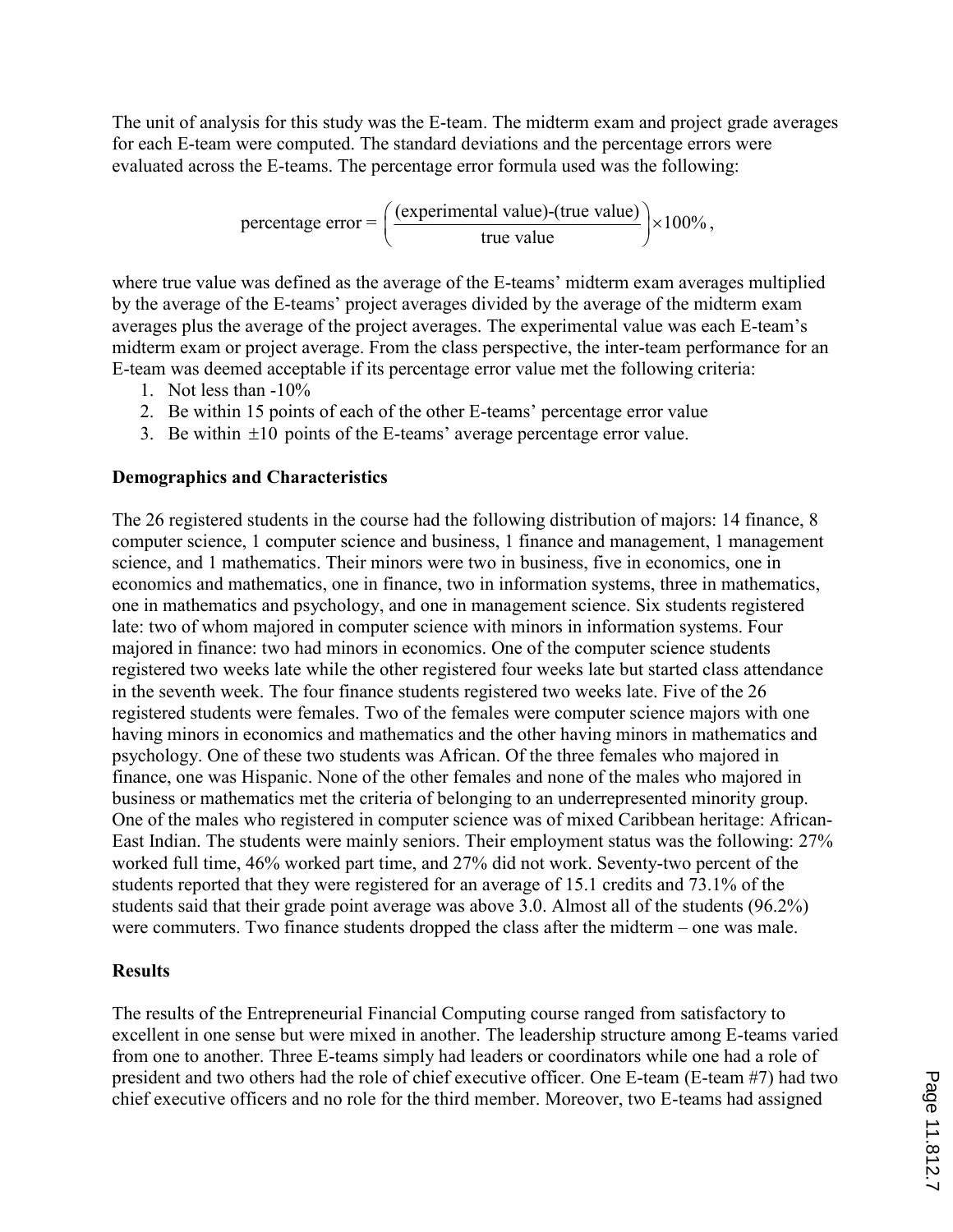roles for each member. Each E-team's software product was jointly judged by the two professors on the basis of relevance to market research; problem definition; financial, computing technology, and entrepreneurial processes; and technical soundness. Two E-teams (E-team #'s 2 and 4) produced high quality financial software products that with only slight improvements are potentially marketable: E-team #2's software product's main task was exchange rate computations while E-team #4's product dealt with derivatives hedging and arbitrage. E-team #2 named itself HedgePotential.com and E-team #4 named itself ABIA Company. Three other Eteams completed their financial software products. Two of these E-teams (E-team #'s 3 and 5) developed products that were good but needed general improvements in user-friendliness, range of application within product description, and/or relative sophistication of the packages while the other E-team's (E-team #1) software product failed to function as specified on demonstration – it seemingly had a glitch. E-team #3 named itself Fibonacci and E-team #5 named itself MRY Consulting. The two adhocly formed E-teams did not complete their software products. However, some of their members individually completed scaled down versions of the teams' projects. Moreover, all the E-teams had problems writing an effective business plan.

When the course was also evaluated on the basis of each E-team's midterm and project averages, it was found that their midterm exam averages were correlated to their project averages with 65% of the variability about the mean of the project averages attributable to the variability about the mean of the midterm averages. Neither the midterm exam averages nor the project averages were normally distributed. The midterm exam averages had a skewness of -0.3 and a kurtosis of - 2.6 while the project averages had a skewness of -1.2 and a kurtosis of 1. The midterm exam and the project averages had standard deviations of 8.8 and 26.6 respectively. Fifty-seven percent of the E-teams' midterm exam averages fell within one standard deviation of the overall mean while 85.7% of the projects' averages fell within one standard deviation (See Table I). E-team #6's averages fell outside of one standard deviation for both the midterm exam and the project. For both midterm exam and project, all of the E-teams' averages fell within two standard deviations of their respective means. Furthermore, the percentage error test (See Table II) on the midterm exam averages showed that all of the E-teams met the performance criterion of *not less* than -10%, the performance of E-team #'s 1-4 and E-team #'s 5-7 formed two clusters in meeting the criterion of be within 15 points of each of the other E-teams' percentage error value, the performance of E-team #'s 2 and 4 exceeded the +10 points of the be within  $\pm 10$  points of the average percentage error value, and none of the E-teams simultaneously met all three criteria of acceptable class performance. For the project averages, five E-teams met the performance criterion of not less than -10%, three E-teams (E-team #'s 1, 3, and 5) met the performance criteria of not less than -10% and be within 15 points of each of the other E-teams' percentage error value, and E-team #'s 2 and 4 met the performance criterion of be within 15 points of each of the other E-teams' percentage error value but they exceeded the upper limit of be within  $\pm 10$  points of the average percentage error value.

### **Discussion**

The two professors collaborated on all aspects of the course. They used division of labor to expedite the execution of the course: the finance professor was mainly responsible for the pedagogical content while the computer science professor was mainly responsible for project management and development and facilitation of the experiential entrepreneurial component of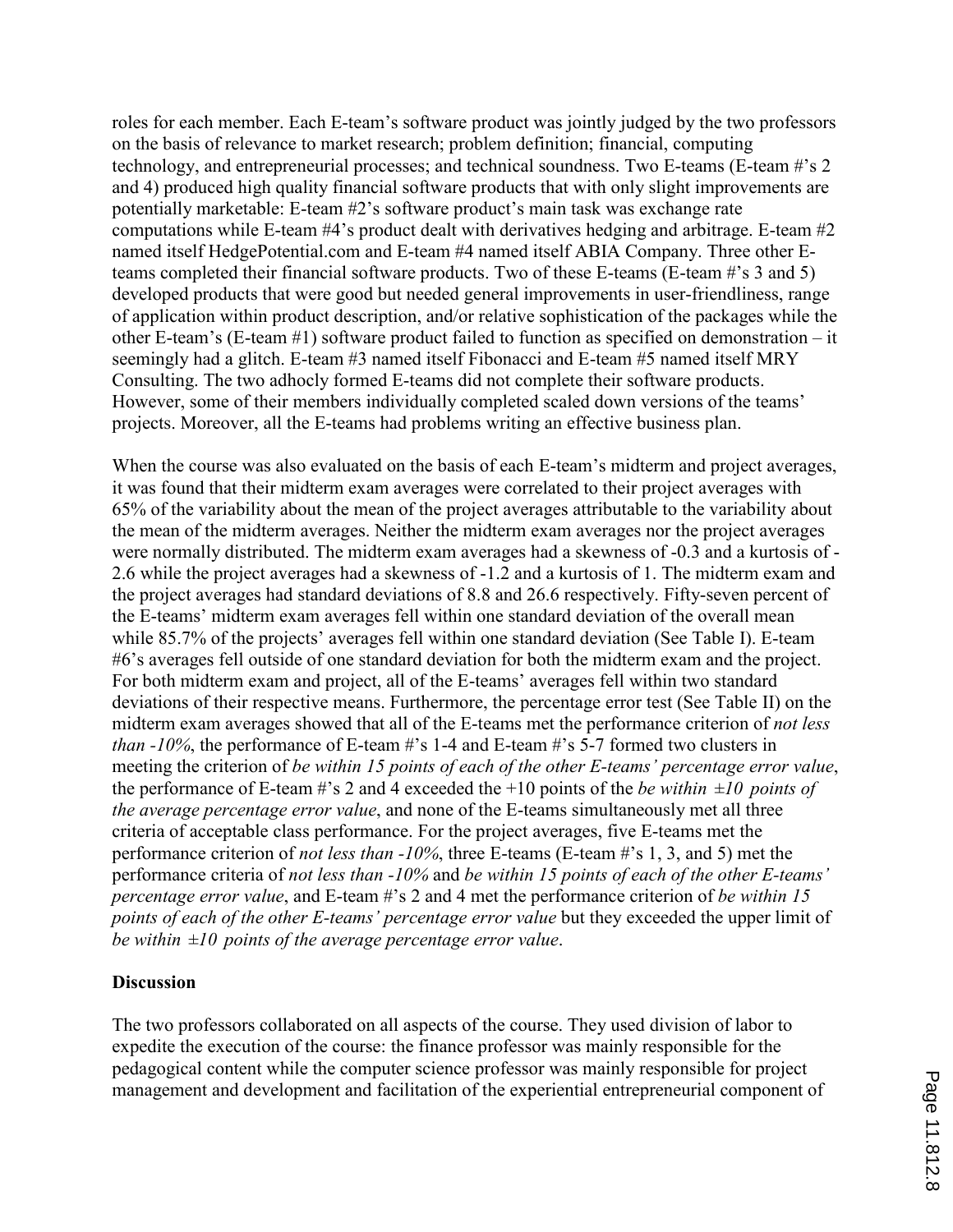the course. They were both present throughout each of the 14 sessions of the course; communicated weekly with each other on the course development, execution, and progress; and coordinated their communications with the E-teams, so as to speak to them with one voice. This collaboration between professors provided the E-teams with a model of teamwork.

From the evaluation of the E-team project and the statistical analyses of the midterm exam and project averages, two E-teams – E-team #'s 2 and 4 -- out-performed the others. They produced financial software products that had merit in satisfying the goal of commercial viability with a focus towards a market niche. These E-teams successfully completed all the components of the course including product development, product documentation, technical report, product demonstration and oral presentation as well as business plan, student journal, and peer evaluations. These E-teams communicated frequently with the professors and their mentors/advisors to resolve problems they had been experiencing and provided and received feedback on their progress. Three E-teams – E-team #'s 1, 3, and 5 -- produced relatively acceptable software products. Moreover, they each did not submit all of the required documentation that supported their project. The above five E-teams were the ones that were purposefully designed. These five E-teams met relatively regularly with their mentors/advisors for guidance on the entrepreneurial and business aspects of the course. The two adhoc E-teams failed to meet regularly with each other and to complete the class project. These E-teams infrequently communicated with their mentors. This was due in part to an inability to make timely progress on product design and development, late registration of some team members, hesitancy of some team members to participate in teamwork, and the computer science team members' relatively weak programming skills for their respective tasks; as well as the absences and tardiness of the late registrant computer science team member in E-team #7 and the unofficial withdrawal of the other computer science team member from E-team #6 in week 12 of the semester. In general, all of the E-teams and the students lacked sound knowledge in business communication skills and their slowness to incorporate the suggestions of the mentor/advisors into their business plans resulted in business plans that needed specificity.

The mentors/advisors expressed their joy of participating in the course and their willingness to participate in the next course offering. The general beliefs among them were that students had the capability, desire, and motivation to execute the requirements of the course and to meet the course's main objective. The respective mentors/advisors of the five functional E-teams felt that their E-team performed good to excellent under the constraints of out-of-class responsibilities including work and travel. One mentor/advisor reported that the team "was serious-minded in pursuing the course assignments. They clearly understood the financial and software components of the project." The students individually and as E-teams benefited from working on real financial problems in an attempt to find creative solutions while under the guidance of entrepreneurs/mentors and professors. Most students felt that the course was challenging and rewarding and taught them skills they would not have otherwise received. This was echoed in the following statement by a computer science student: "The class is full with great experience that students need to learn about businesses and learning how to start building one's own business." A finance student commented that the project was invaluable.

Many typical urban university characteristics created constraints on some E-teams'/students' ability to meet the course objectives. The fact that 73% of the students worked either part time or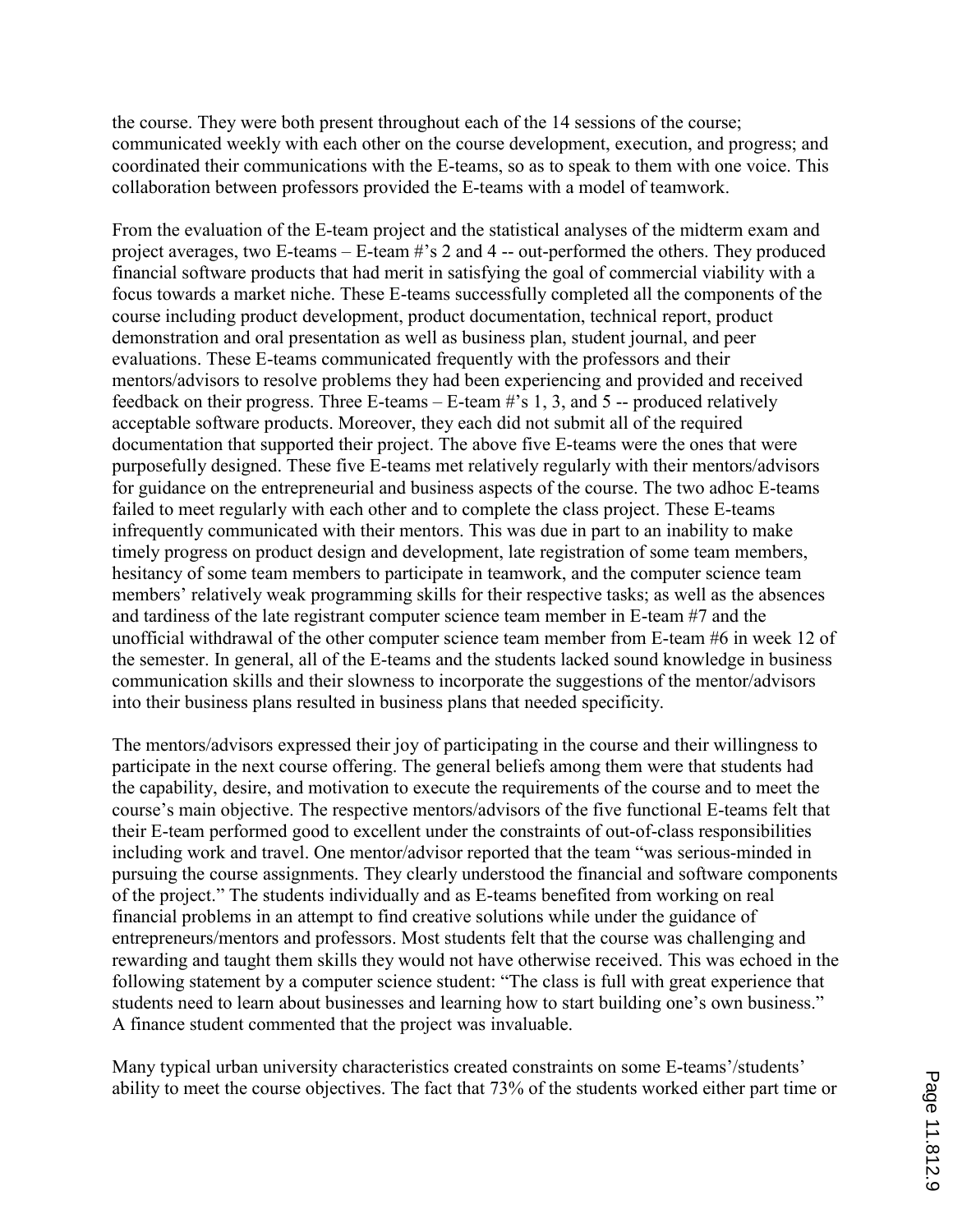full time and 96.2% commuted placed additional constraints on the available time each E-team had to complete a high quality software product with commercial viability. The constraints of work and travel limited team members' face-to-face interaction, meetings with mentors/advisors, writing of effective business plans, and the quality of teamwork in some E-teams. Sometimes, it was logistically difficult to get all E-team members to meet for a particular session. Most Eteams' members communicated electronically.

The percentage error test was more effective in identifying the high and low performing E-teams than measures of variability around the mean as defined by the standard deviation. E-teams #2 and #4 were the highest functioning teams on both midterm and project averages. Their performances were relatively close to each. E-teams #6 and #7 were the lowest functioning teams with E-team #7 having the lowest performance of all E-teams on the project. This result is consistent with the fact that E-team #7's programmer unofficially withdrew from the class during the  $12<sup>th</sup>$  week of the 14-week semester. This was the time in the semester that E-teams were putting the most effort into the project as well as seeking and finding solutions to critical financial and programming problems that arose in the project. Moreover, the percentage error values seem to show a pattern in rank order of the midterm averages and project averages. This observation was confirmed by an  $R^2 = 0.65$ , which indicates a strong linear relationship between the two variables. Furthermore, the nonzero values of the skewness and kurtosis for the midterm and project averages provided evidence that neither the midterm averages nor the project averages were normally distributed.

When considering the feedback from the mentors/advisors and E-team members as well as the project evaluation and the percentage error test of the midterm exam and project averages, the course was assessed to be a qualified success: successful for the five purposefully designed Eteams. However, there were problems. These included the 14 week semester which proved to be too short for some of the E-teams to produce the niche-based commercially viable financial software product they had desired in order to meet the course objective. Most E-teams had insufficient computing and programming skills as echoed by one computer science student: "It was hard for me as a single computer science student in the group to understand and develop [the] project technically by myself." The computer science and the finance students were members of different disciplinary cultures. The grading policies were different for these two sets of students. Exams constituted 70% of the finance students' grade and only 15% of the computer science students' grade. The computer science students saw the course to be more project and team oriented. One computer science student commented that "the Finance majors did not take the project as seriously as we did. They wanted to focus on their upcoming midterm exam due to the difference in the distribution of points amongst the various tests and the project." A finance student suggested the following course improvements "[computer science (CS)] students have more finance experience before taking [the course]. Same grading system should be used for all the students in the course. More time should be spent on the CS part of the course." Although many of the computer science and the finance students were trained in multidisciplinary learning they seemed to be unable to communicate this learning across disciplinary lines. One student commented that "It was difficult to understand what they were saying because we speak different languages (finance and computers)." In general, the computer science students had more teamwork experience. At least eight of them had previous experience working in student teams.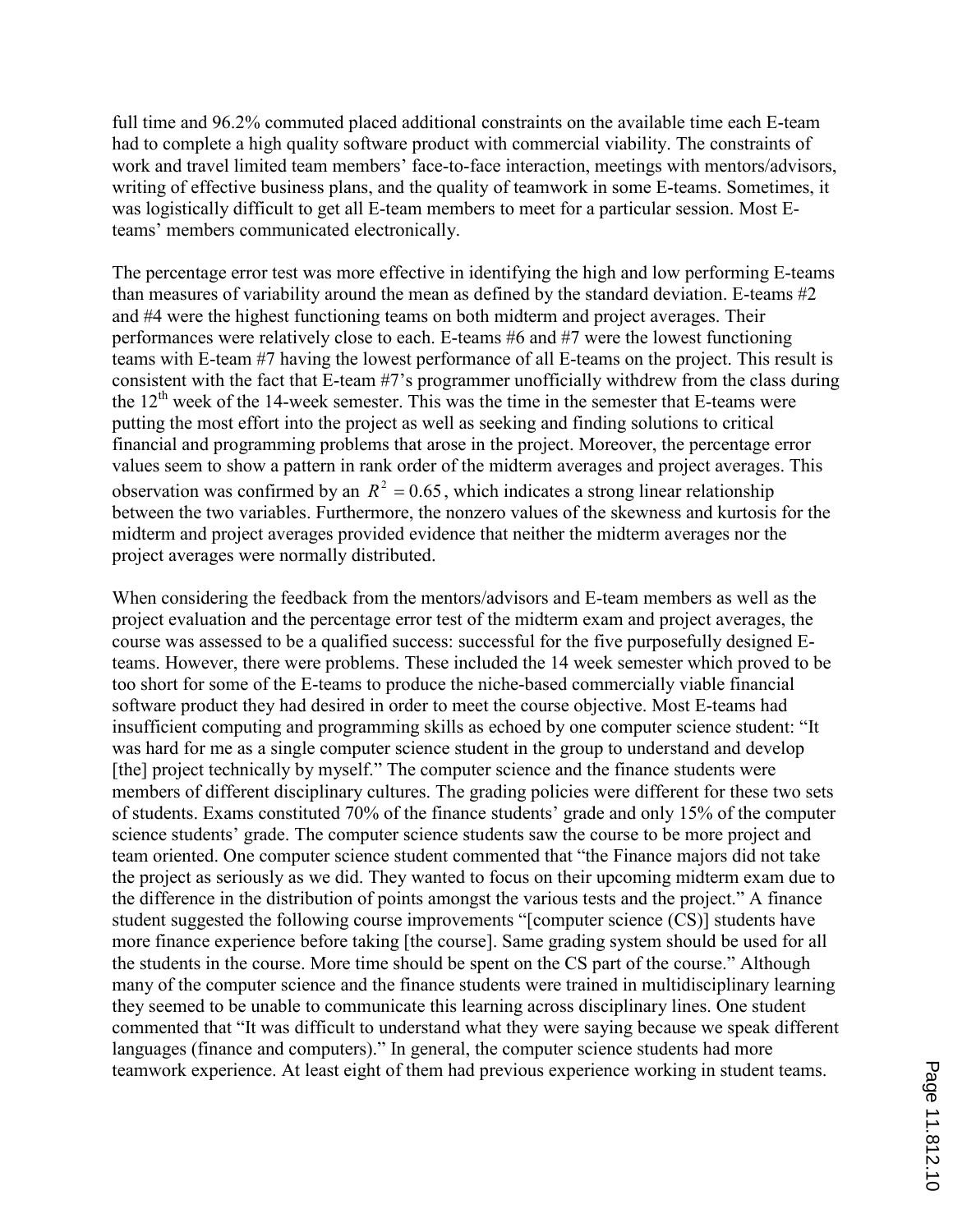Moreover, most of the mentors/advisors reported that all the students needed more time to develop their business communication skills.

## Conclusion

The entrepreneurial financial computing course revealed that goal-focused collaborative learning courses produce better results when the teams are purposefully designed and the teams are sufficiently motivated to identify themselves with a name that describes their functions, passion, and uniqueness. A general consensus among finance and computer science students was that the grading policy should be the same for all students. This would have probably motivated a larger number of both sets of students to become equally dedicated to the project. Both the computer science and finance students seemed to have difficulty communicating previously acquired knowledge across their disciplinary boundaries. The computer science students' lack of prior knowledge in the basic concepts of finance further contributed to problems in cross disciplinary transfer of knowledge. While the course was considered a qualified success, the issues of disciplinary culture, cross-disciplinary knowledge and learning transfer, differential experience in teamwork along disciplinary lines, and the need for more business communication skills should be addressed in future offerings of the course.

"Crossing [disciplinary] boundaries [are] a hallmark of innovation." Some of the world's most famous scientists got the inspiration for their renowned scientific contribution from nonscientific fields including the arts<sup>13</sup>. Whether one is trained in a single discipline or multiple disciplines, the application of this training to human problems requires an interdisciplinary approach. Many problems including simple ones in modern finance are unsolved. Many talented computer scientists, mathematicians, physicists, engineers, and economists have been attracted to the financial industry to tackle these quantitative problems within the last two to three decades. This suggests that students from the physical, social, computational, and engineering sciences stand to gain important insights in current and emerging financial problems as well as good cross cultural working relationships within the financial industry. Moreover, when students' projects involve "real world" problems, they come to realize the open-ended nature of these problems – the type of problems they are likely to encounter in the workplace. Furthermore, it is in the setting of interdisciplinarity that students are most likely to encounter higher level learning  $4,5,8,9,10,20$ .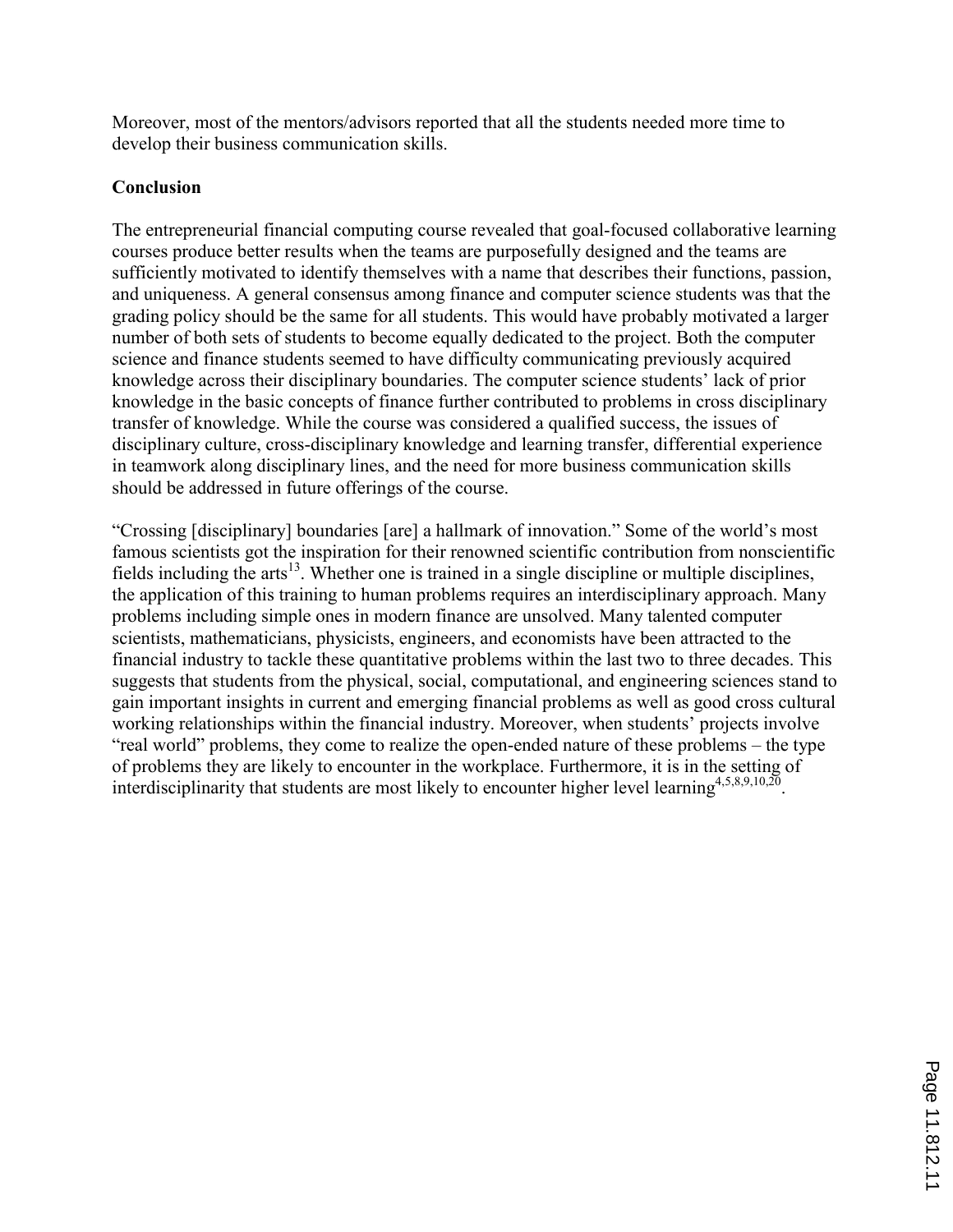## Table I

|                | Midterm Exam |              | Project        |              |
|----------------|--------------|--------------|----------------|--------------|
|                | Within 1 Std | Within 2 Std | Within 1       | Within 2 Std |
| $E-Team#$      | Dev          | Dev          | <b>Std Dev</b> | Dev          |
|                | yes          | yes          | yes            | yes          |
| $\overline{2}$ | no           | yes          | yes            | yes          |
| 3              | yes          | yes          | yes            | yes          |
| 4              | yes          | yes          | yes            | yes          |
| 5              | no           | yes          | yes            | yes          |
| 6              | no           | yes          | no             | yes          |
|                | yes          | yes          | yes            | yes          |
| Percentage     | 57.1         | 100.0        | 85.7           | 100          |

Measures of Variability

#### Table II

|                | Percentage Error |         |
|----------------|------------------|---------|
| $E-Team#$      | Midterm Exam     | Project |
|                |                  |         |
| 1              | 18.7             | 5.2     |
| $\overline{2}$ | 25.2             | 32.6    |
| 3              | 19.2             | 6.9     |
| 4              | 24.3             | 29.7    |
| 5              | $-5.7$           | $-4.4$  |
| 6              | $-4.5$           | $-89.0$ |
|                | $-3.0$           | $-42.1$ |
| Average        | 10.6             | $-8.7$  |

### References

- 1. S. Appold, "Competing to improve? A difficult terrain," Proceedings of the 1<sup>st</sup> International Conference Teaching and Learning in Higher Education, Singapore (December 1-3, 2004), 264-269, 2004.
- 2. D. Bardin, "Discovery Learning," http://coe.sdsu.edu/eet/articles/discoverylearn/start.html.